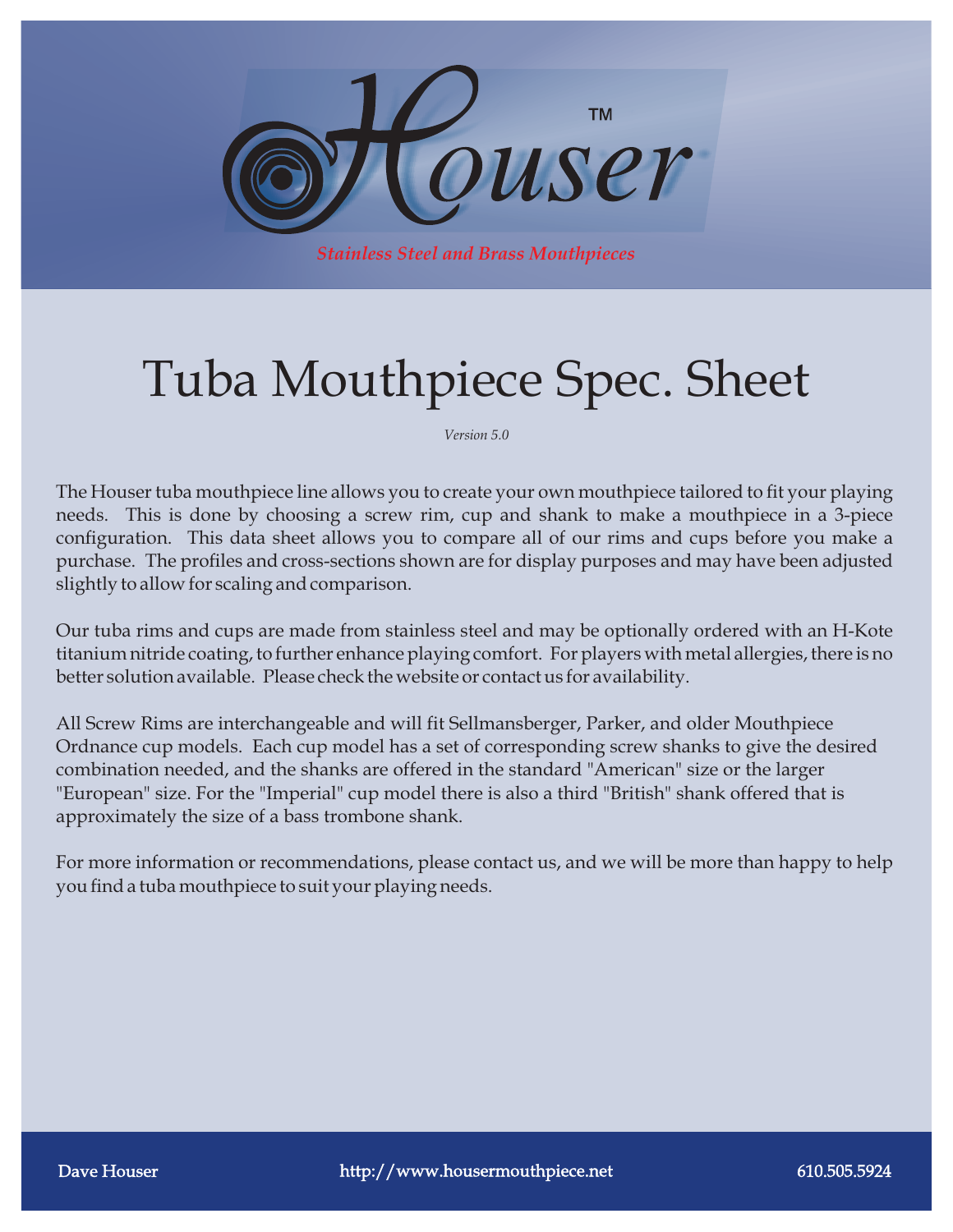## Tuba Mouthpiece Component Diagrams

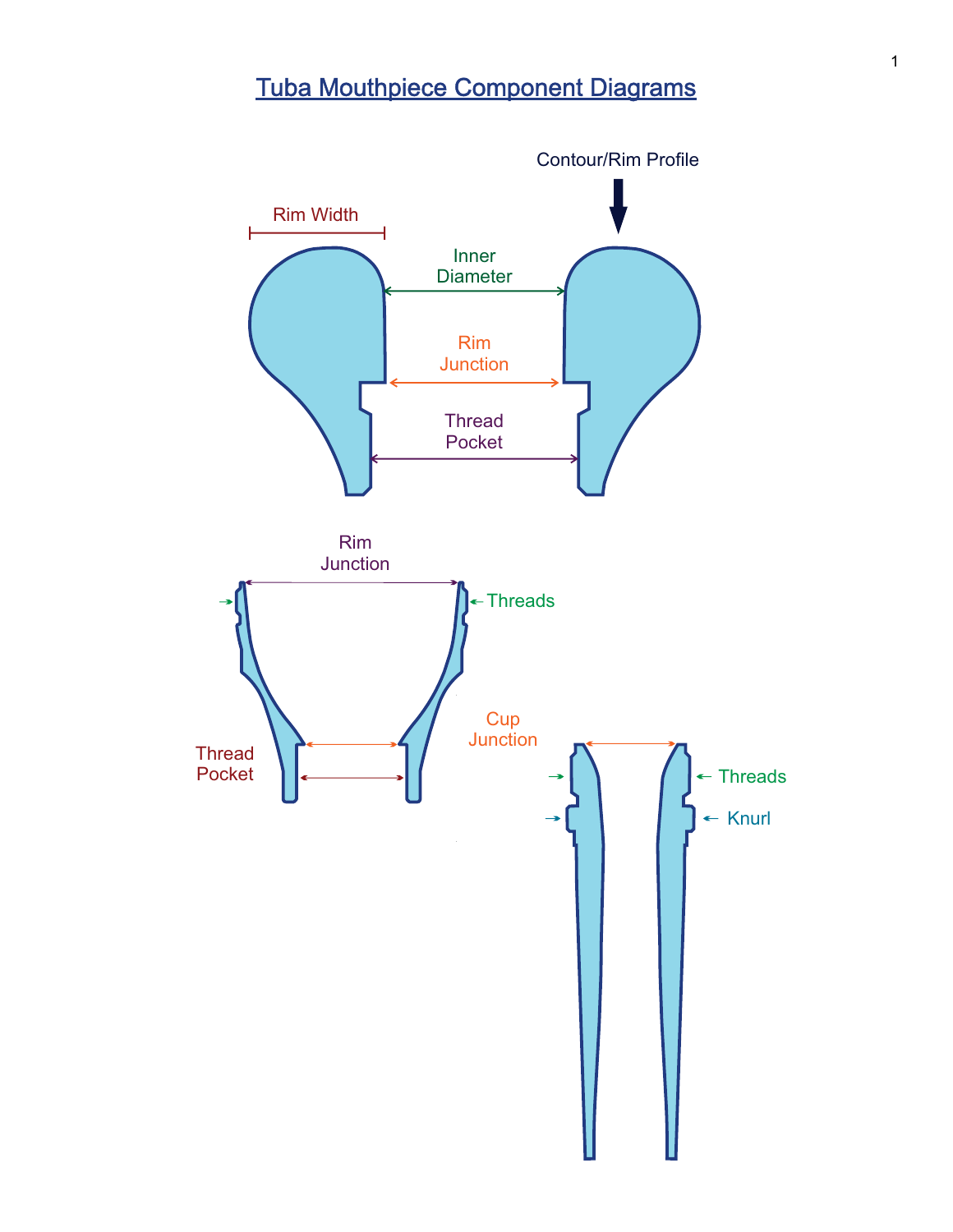

| <b>RIM MODEL</b>            | $I.D.$ (mm.)                   | Width<br>(mm.) | Cup<br><b>Junction</b><br>(mm) | <b>Comments</b>                                    |  |
|-----------------------------|--------------------------------|----------------|--------------------------------|----------------------------------------------------|--|
| <b>Mouthpiece Ordinance</b> |                                |                |                                |                                                    |  |
| M.O. 32.0                   | 32.0mm                         | 7.49mm         | $32.53$ mm                     | Helleberg II style with prominent inner edge "A"   |  |
| M.O. 32.3 LH                | 32.3mm                         | $7.52$ mm      | 32.53mm                        | Laskey style contour                               |  |
| M.O. 33P                    | 33.2mm                         | 7.80mm         |                                | 32.53mm   PT88 style rim                           |  |
| M.O. C4LA                   | 32.0mm, 32.3mm, 32.6mm         |                |                                | 32.53mm   Older LA style C4 (32.6mm STD)           |  |
| M.O. HBG                    | 32.4mm, 32.6mm, 33.2mm, 33.5mm | $7.11$ mm      |                                | 32.53mm   Flat 1930's Conn style (SM, MED, LG, XL) |  |
| <b>M.O. HBG MODIFIED</b>    | 32.68mm, 33.2mm                | $7.34$ mm      | 32.53mm                        | Gently crowned for comfort (32.68mm STD)           |  |

\*\*\* All screw rims are interchangeable between Mouthpiece Ordnance, Sellmansberger, and Parker products. \*\*\*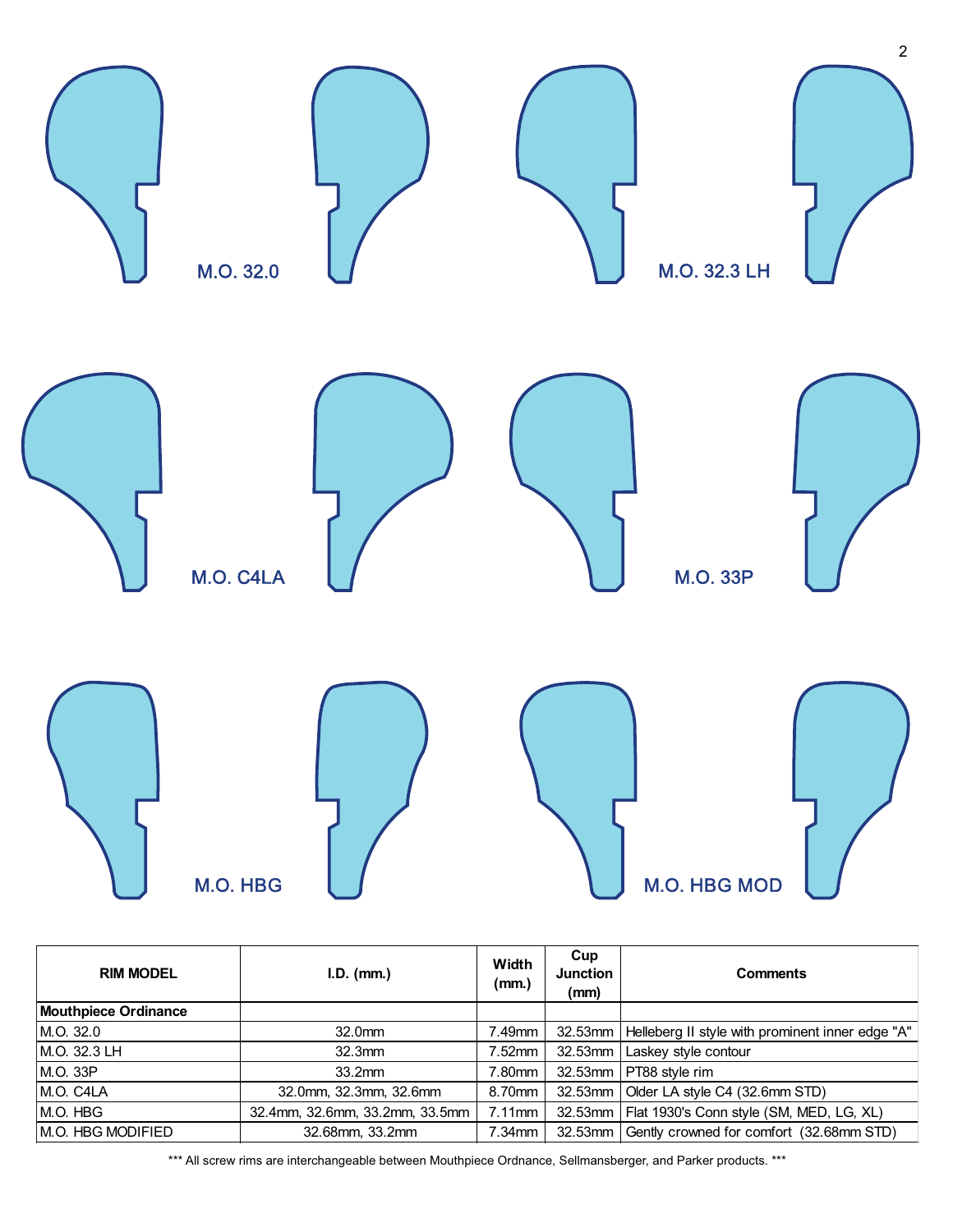

| <b>RIM MODEL</b> | $I.D.$ (mm.)           | Width<br>(mm.) | Cup<br><b>Junction</b><br>(mm) | <b>Comments</b>                                            |
|------------------|------------------------|----------------|--------------------------------|------------------------------------------------------------|
| Sellmansberger   |                        |                |                                |                                                            |
| #1               | 32.3mm, 32.6mm, 33.2mm | 7.00mm         |                                | 32.53mm   Medium wide (33.2mm STD)                         |
| #2               | 32.3mm, 32.6mm, 33.2mm | 6.65mm         |                                | 32.53mm   Medium narrow (33.2mm STD)                       |
| HLB2 32.6MM      | 32.6mm, 33.2mm, 33.5mm | 7.60mm         | 32.53mm                        | Helleberg II style with softer inner edge "B" (32.6mm STD) |

\*\*\* All screw rims are interchangeable between Mouthpiece Ordnance, Sellmansberger, and Parker products. \*\*\*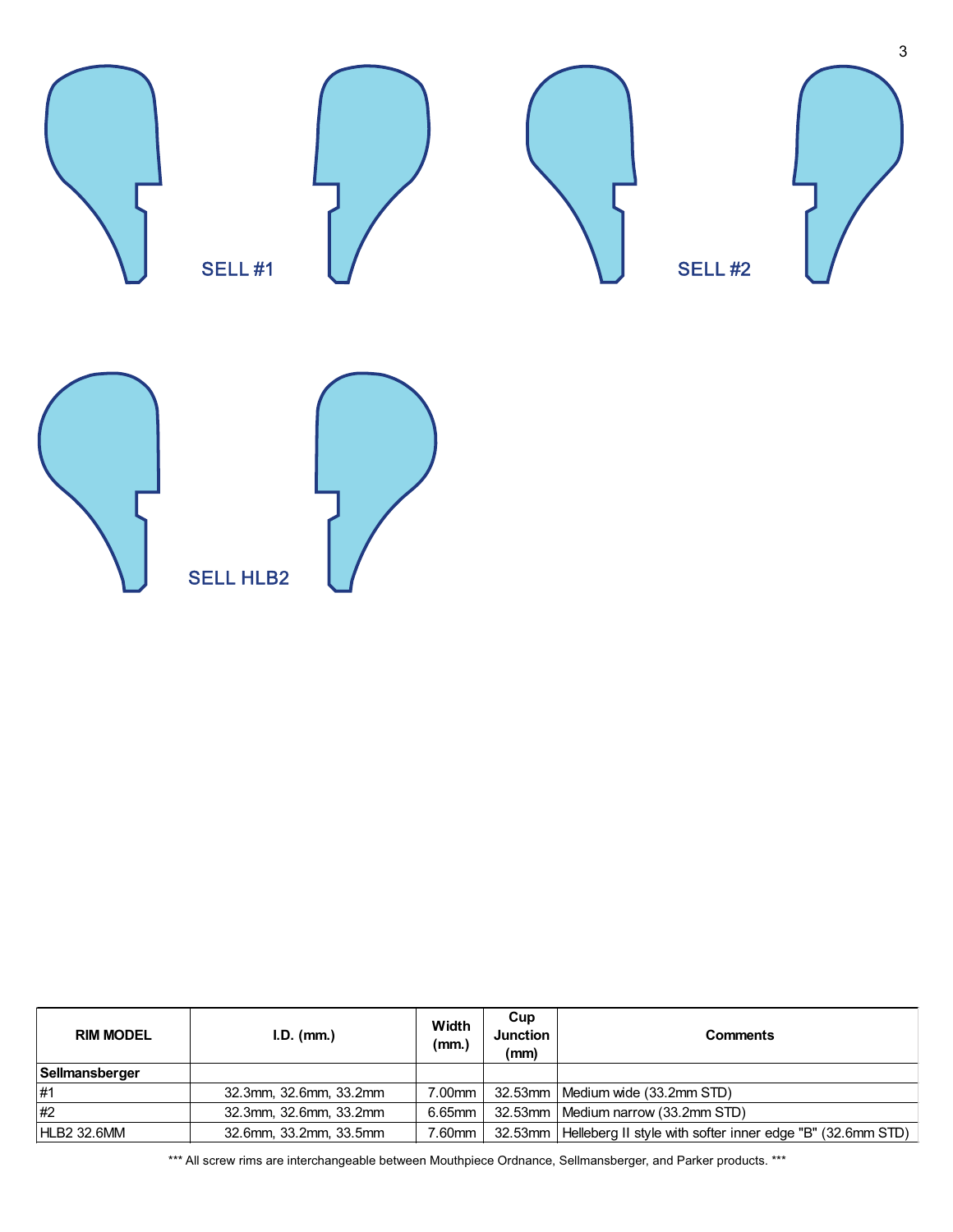### **Comparison of a Standard and X-D Tuba Rim**

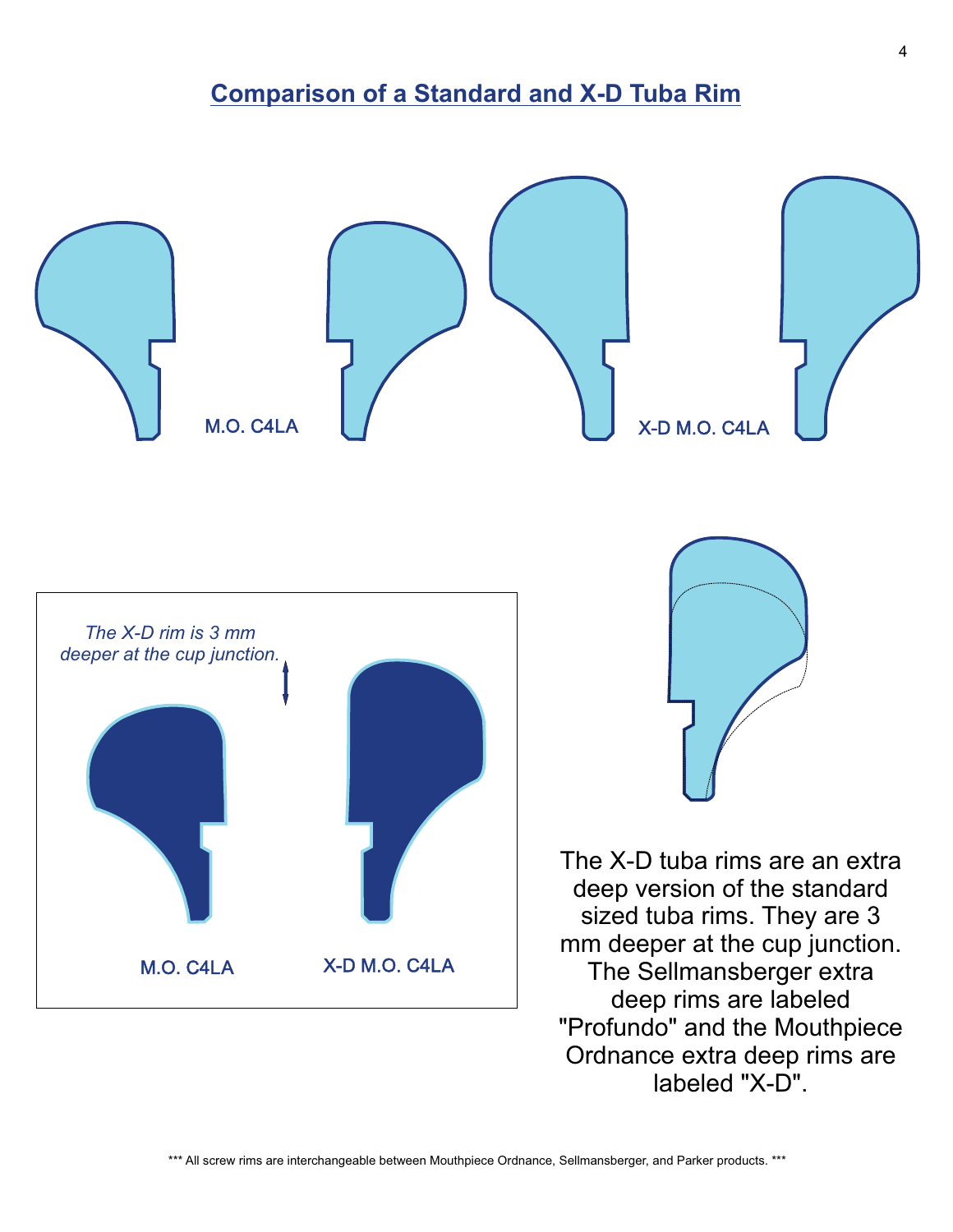



| <b>Cup Model</b>                         | <b>Comments</b>                                                                                                                                                                                                                                                                                                                                                                                                                                                                                                                                                                        |  |  |  |
|------------------------------------------|----------------------------------------------------------------------------------------------------------------------------------------------------------------------------------------------------------------------------------------------------------------------------------------------------------------------------------------------------------------------------------------------------------------------------------------------------------------------------------------------------------------------------------------------------------------------------------------|--|--|--|
| Sellmansberger<br>Imperial               | The Sellmansberger Imperial is a "compressed cone" cup, with intermediate depth, for large Eb tubas,<br>quintet, and many other applications. When used with brighter 5/4 and 6/4 tubas, the Imperial will darken<br>the sound and still leave a response of a medium-depth mouthpiece without sounding blatty.                                                                                                                                                                                                                                                                        |  |  |  |
| Sellmansberger<br><b>Orchestra Grand</b> | The Sellmansberger Orchestra Grand is a symphonic style cup that is slightly broader at the top of the cup,<br>as compared to the Symphony cup, and has slightly more volume. It can also be used with the Symphony<br>screw shanks to give you more options. When used with the Symphony shanks, it features a counterbored<br>throat for fast, low range response. The Grand shanks have a more standard, parallell bore, offering more<br>resistance.                                                                                                                               |  |  |  |
| Sellmansberger<br>Solo                   | The Sellmansberger Solo is a Waldkraiburg-style, wide, medium-shallow, bowl cup. It is popularly used<br>with F, Eb, and 3/4 size tubas. The Solo can give a darker sounding 5/4 - 6/4 tuba a more clarified, core<br>sound.                                                                                                                                                                                                                                                                                                                                                           |  |  |  |
| Sellmansberger<br><b>Symphony</b>        | The Sellmansberger Symphony is a hybrid "conical swell" style cup that offers quick, low range response,<br>with exceptional legato and pianissimo, as well as desired sonic control of low register stridency without<br>dampening. It also offers maximum resonance for 4/4 - 6/4 tubas. The Symphony cup can also be used<br>with the Orch. Grand screw shanks to give you more options. When used with the Symphony shanks, it<br>features a counterbored throat for fast, low range response. The Grand shanks have a more standard,<br>parallell bore, offering more resistance. |  |  |  |



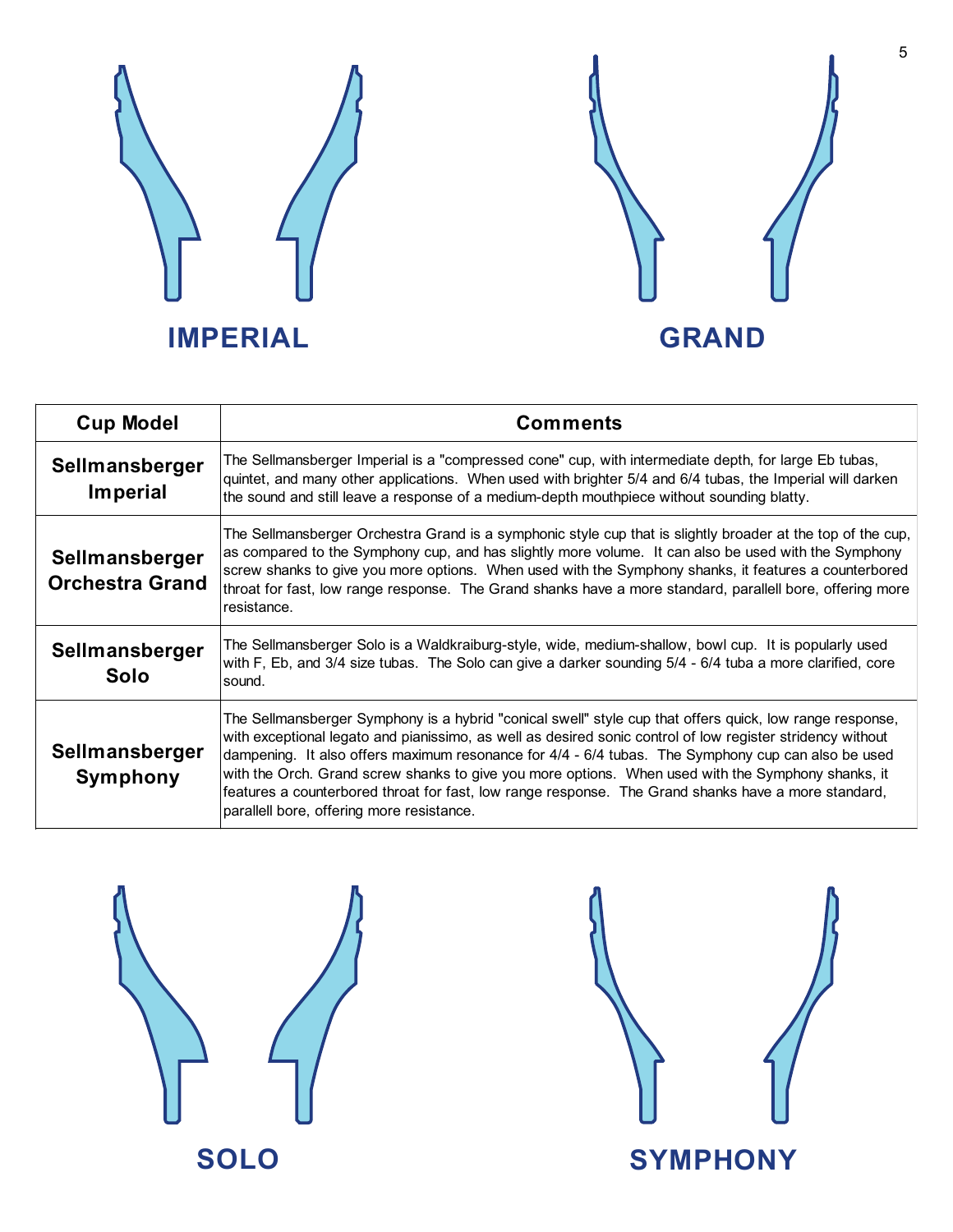



| <b>Cup Model</b>                  | <b>Comments</b>                                                                                                                                                                                                                                                                                                                                                                                                                                                                                                                                                                                                                          |  |  |  |
|-----------------------------------|------------------------------------------------------------------------------------------------------------------------------------------------------------------------------------------------------------------------------------------------------------------------------------------------------------------------------------------------------------------------------------------------------------------------------------------------------------------------------------------------------------------------------------------------------------------------------------------------------------------------------------------|--|--|--|
| <b>Parker</b><br><b>Bel Canto</b> | The Parker-Bel Canto has a medium shallow cup and is well suited for chamber, solo, and higher orchestra playing.<br>This mouthpiece is ideal for Eb/F tubas and smaller 3/4 BBb and CC tubas. The tone is rich, focused, and easily<br>controlled. Fundamentals are centered, with many additional tone colors and flexibility. The Bel Canto is an excellent<br>mouthpiece for solo literature and works like the Damnation of Faust, Petroushka, and Mahler's 1st Symphony from the<br>orchestral repertoire.                                                                                                                         |  |  |  |
| <b>Parker</b><br><b>Cantabile</b> | The Parker-Cantabile has a medium shallow cup and is a good option for solo, chamber and brighter/higher orchestral<br>playing. This mouthpiece works well with smaller contra bass tubas and is especially in depth for Eb/F tubas. This<br>could be the choice mouthpiece for a quintet player, playing on any keyed tuba. The Cantabile offers a lot of functional<br>appeal to the working player, and intonation and fundamentals are well centered. The flexibility of the Cantabile makes<br>it a great mouthpiece for works like Lohengrin and Symphony Fantastique.                                                             |  |  |  |
| <b>Parker</b><br>CJH cb M         | The Parker-CJH cb M (contrabass medium) has a medium large cup best suited for CC and BBb tubas playing in<br>Orchestra and Band. The size of the cup, along with the variable backbores, allows this mouthpiece to work well in<br>chamber and solo settings, as well as on Eb/F tubas. Designed for Chris Hall, principal tuba with the New York<br>Metropolitan Opera, this mouthpiece is well-focused and colorful. As per Chris' request, we offer this cup in both<br>stainless steel and brass.                                                                                                                                   |  |  |  |
| <b>Parker</b><br><b>Helleberg</b> | The Parker-Helleberg is a medium-large cup, well suited for orchestra and band playing. The tone is open, dark, and<br>clear with a focused fundamental core and projection. The dynamic control and stability of the low register makes the<br>Helleberg ideal for works like Prokofiev's 5th Symphony, Hindemith's Symphonic Metamorphosis, and Grainger's<br>Lincolnshire Posie. The intonation on the mouthpiece is very precise and consistent The partials in all registers slot<br>very well making it an excellent mouthpiece for works like Wagner's Overture to Die Meistersinger and Introduction to<br>Act III of Lohengrin. |  |  |  |



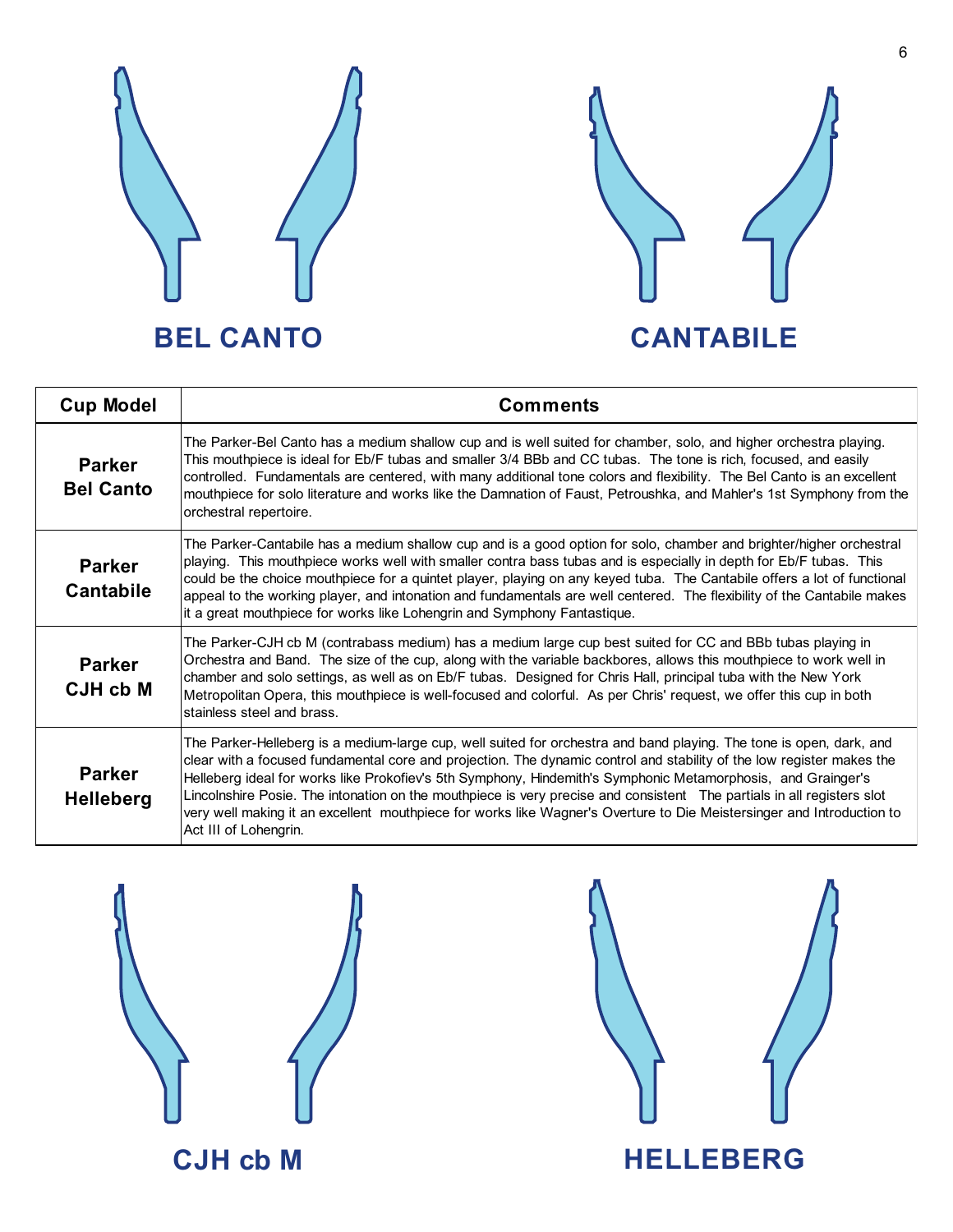



| <b>Cup Model</b>               | <b>Comments</b>                                                                                                                                                                                                                                                                                                                                                                                                                                                                                                                                                                                                                                                             |
|--------------------------------|-----------------------------------------------------------------------------------------------------------------------------------------------------------------------------------------------------------------------------------------------------------------------------------------------------------------------------------------------------------------------------------------------------------------------------------------------------------------------------------------------------------------------------------------------------------------------------------------------------------------------------------------------------------------------------|
| <b>Parker</b><br><b>Hersey</b> | The Parker-Hersey model has a large-sized cup and works well for larger instruments and ensembles. Designed for<br>Joanna Ross Hersey, this mouthpiece has a unique and rich, dark, focused tone. This mouthpiece pairs well specifically<br>with bigger tubas, but also adds a new dimension of depth to smaller horns. This mouthpiece is frequently used with an<br>extended depth rim, creating an even bigger cup. Joanna plays her Hersey model with the HBG MOD 32.68 XD rim.                                                                                                                                                                                        |
| <b>Parker</b><br><b>Hitz</b>   | The Parker-Hitz is a medium sized cup that works well for quintet, orchestra, and band playing. The tone of the<br>mouthpiece is dark and mellow. Intonation on the Hitz model is very centered and even throughout all partials. Designed<br>for Andrew Hitz of the Boston Brass, this mouthpiece is geared for the player who has to play a little bit of everything.<br>From Stan Kenton arrangements, quintet classics, solo playing, Shostakovich string quartet transcriptions and<br>everything in between-this is the perfect mouthpiece for the cross style player.                                                                                                |
| <b>Parker</b><br><b>Titan</b>  | The Parker-Titan has a medium cup and is targeted for the orchestral bass tuba, as well as for solo and chamber<br>playing. This mouthpiece also works well with contra bass tubas and is especially geared for Eb/F tubas that need the<br>strength and clarity to support a large orchestra. This could be the choice mouthpiece for a quintet player playing on<br>any keyed tuba and will serve well for larger Eb/F playing. The Titan offers a lot of practical appeal to the orchestra<br>player, and intonation and fundamentals are well centered. The flexibility of the Titan makes it a great mouthpiece for<br>works like Petrushka and Mahler's 1st Symphony. |

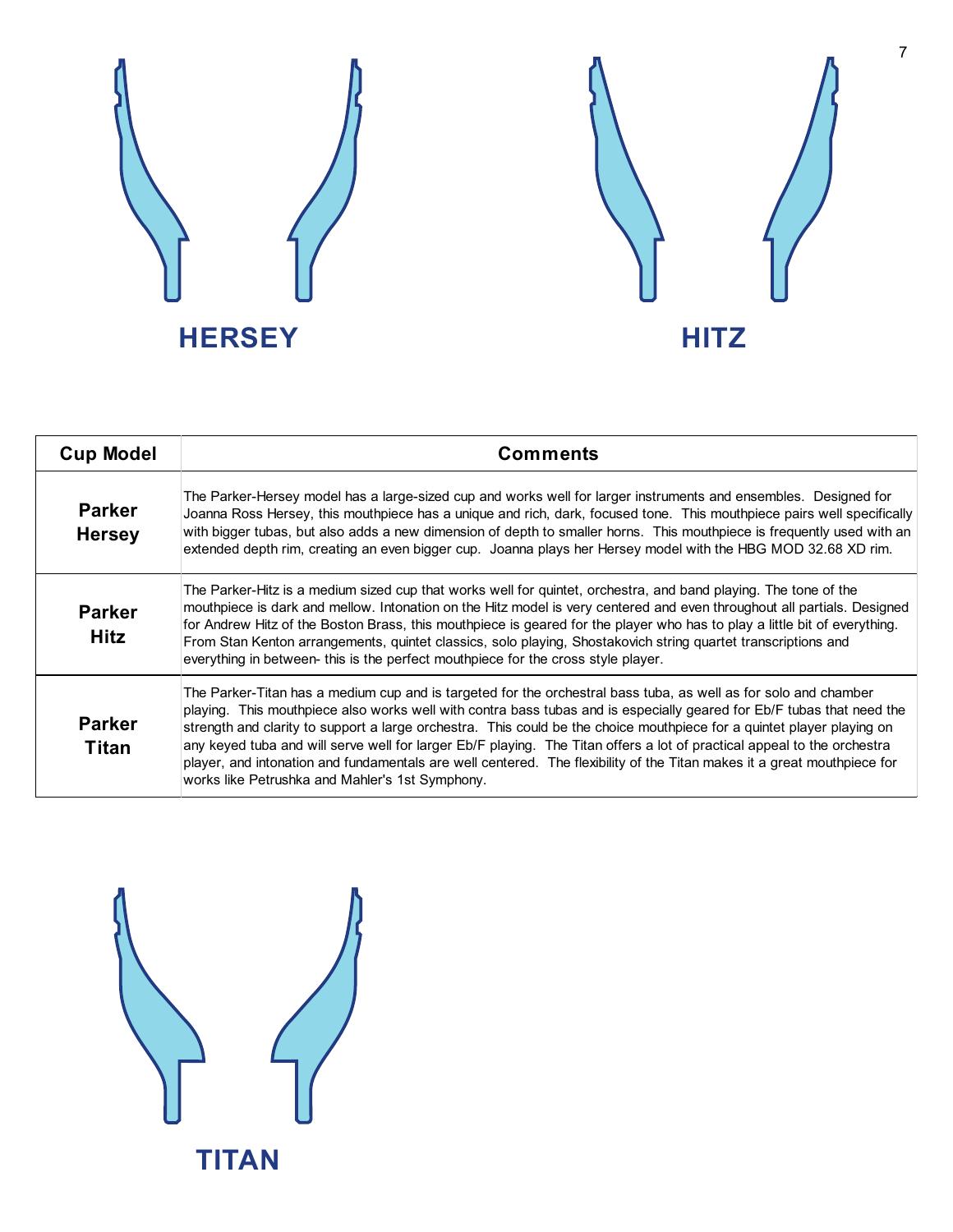### **Components of a 3PC Tuba Shank**



**BORE: The bore refers to the drill size.**

**EXTERNAL TAPER: The external taper determines the seating depth of the mouthpiece.**

**BACKBORE: The backbore refers to the internal taper.**

**Tuba Shank Exterior Taper Profiles**

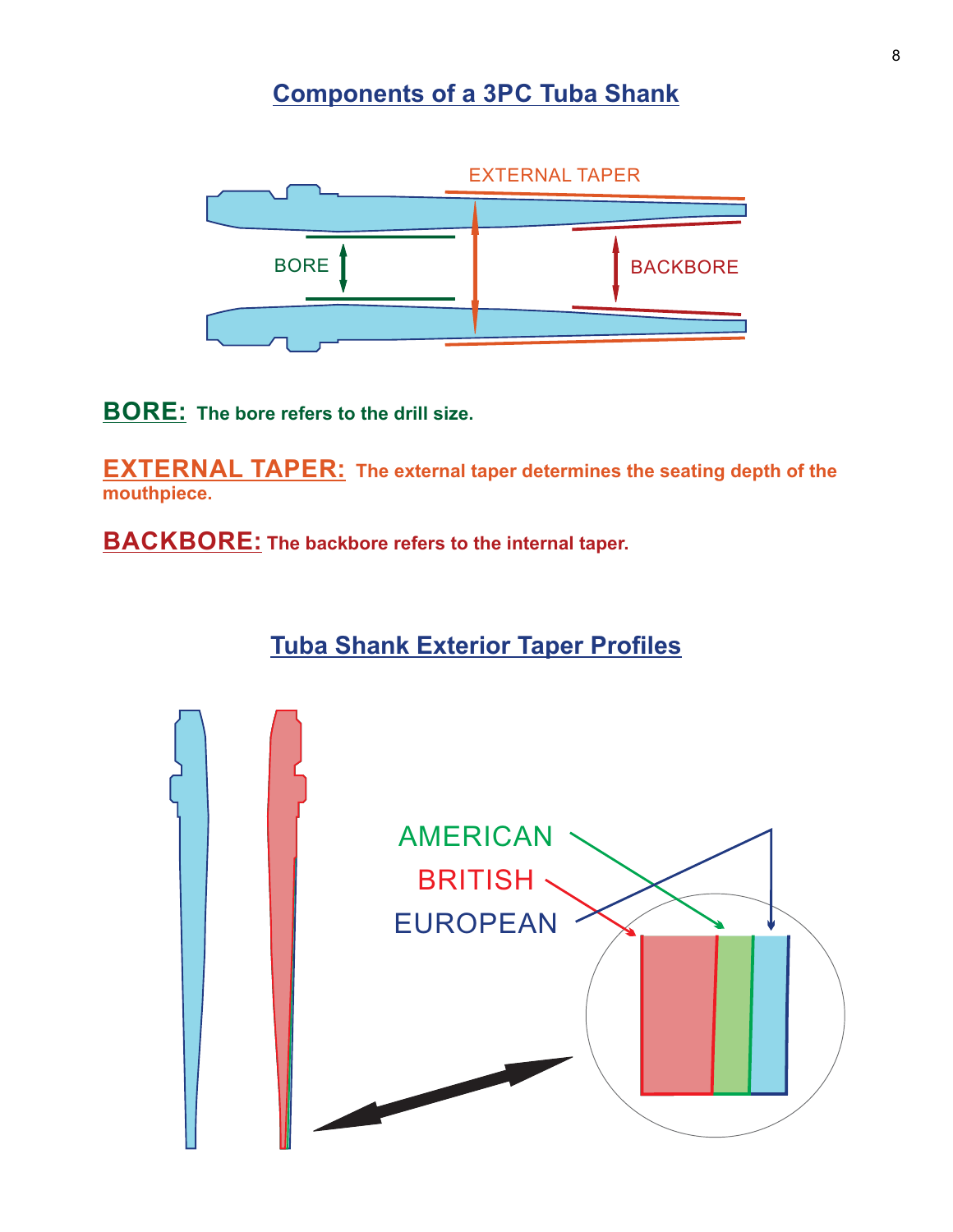

### **IMPERIAL GRAND SYMPHONY**

| <b>Cup Model</b>                  | (in)  | Bore Size*   Bore Size*  <br>(mm) | <b>Comments</b>                                                                                                                                                                                                                                                                                                                                                       |  |
|-----------------------------------|-------|-----------------------------------|-----------------------------------------------------------------------------------------------------------------------------------------------------------------------------------------------------------------------------------------------------------------------------------------------------------------------------------------------------------------------|--|
| Sellmansberger<br>Imperial        | 0.323 | 8.2                               | Available in the British, American and European exterior tapers.                                                                                                                                                                                                                                                                                                      |  |
| Sellmansberger<br>Orchestra Grand | 0.315 | 8.0                               | Can be used interchangeably with the Symphony and Grand cups to give you more options. The Grand<br>shanks have a more standard, parallell bore, offering more resistance. Available in both the American<br>and European exterior tapers.                                                                                                                            |  |
| Sellmansberger<br>Solo            | 0.323 | 8.2                               | The difference between the Solo #1 and #2 is the backbore. The #1 backbore gives less color, but more<br>focus, whereas the #2 backbore is more open with a slightly wider taper, giving more color to the sound.<br>The Solo #1 backbore is only available in the American exterior taper. The #2 is available in both the<br>American and European exterior tapers. |  |
| Sellmansberger<br>Symphony        | 0.323 | 8.2                               | Can be used interchangeably with the Symphony and Grand cups to give you more options. The<br>Symphony shanks feature a counterbored throat for fast, low range response. Available in both the<br>American and European exterior tapers.                                                                                                                             |  |

# **SOLO (1) SOLO (2)**



\* The bore is completely contained within the screw shank portion of the mouthpiece.